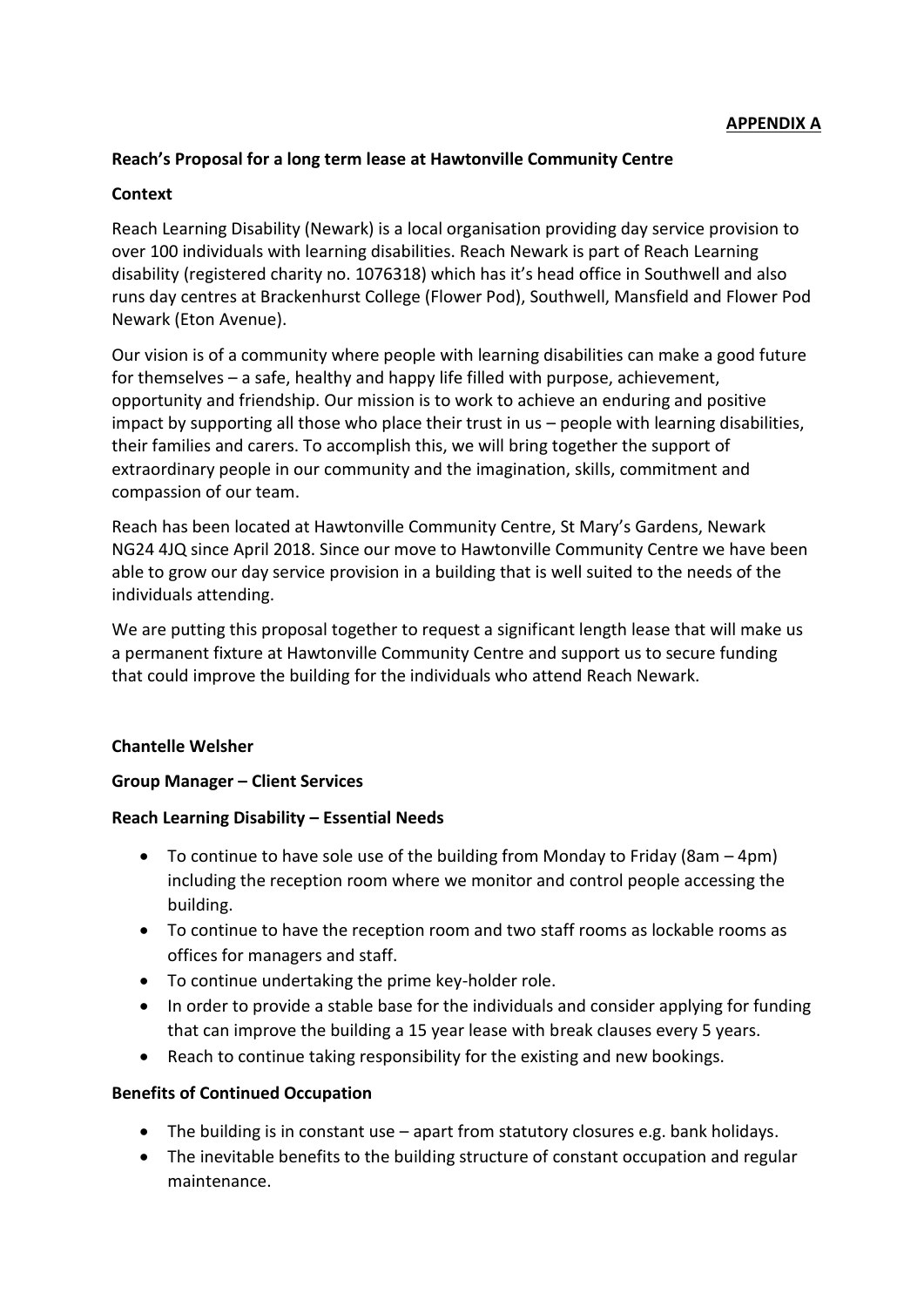- Reach have employed a local resident to undertake the role of caretaker who secures the building after community use.
- Community engagement opportunities, the most recent of these supporting Davison's Bakery – they made packed lunches for the children that would usually be in receipt of free school meals. The Centre acted as a main pick up point for the community, whilst maintaining our Covid secure status.
- The District Council have the security and simplicity of one tenant to liaise with.
- Reduced reliance on NSDC resources, Reach will continue to pick up the typical day to day costs of the centre and maintain a community use offer.
- Recognition of continuing need to make building available as a Polling Station.
- The proposals would potentially secure investments in the building through grant funding.
- The proposal would make a sizeable contribution to the Council's Community Plan objectives primarily :
	- o Create vibrant and self-sufficient local communities where residents look out for each other and actively contribute to the local area.
	- o Improve the health and wellbeing of the local residents.

# **Benefits to the community**

During the past three years Reach has built up visibility and is now recognised as an integral part of the local community, the Centre has participated in many community events such as the aforementioned pick up point for packed lunches, the Hawtonville Cleaner, Safer, Greener day of action working in partnership with NSDC and community volunteers.

The community understand that the building is available to use for community activities outside of Reach Service Delivery hours and the hire rates are extremely competitive to reflect the demographic of the community and to encourage better use.

Whilst there have been some incidents of anti-social behaviour, our presence does seem to deter this.

There are volunteering opportunities that could engage the local community and potentially further employment opportunities within our domiciliary care service.

Reach has recently extended its integration into Hawtonville by opening Flower Pod Newark (was the Eton Avenue Growers). We are continuously working hard to build up the relationships with the local residents and we have had a neighbour expressing a desire to volunteer at the Flower Pod.

# **Financial Considerations**

The running of the Centre as a community facility consistently produces a financial loss for Reach as an organisation. The high cost of utilities, maintenance and the salaries associated with reception, caretaking and management duties far outweigh the limited income available from community hires. However, provided we can continue our tenancy on a peppercorn rent we can accept this deficit as our contribution to the community and the